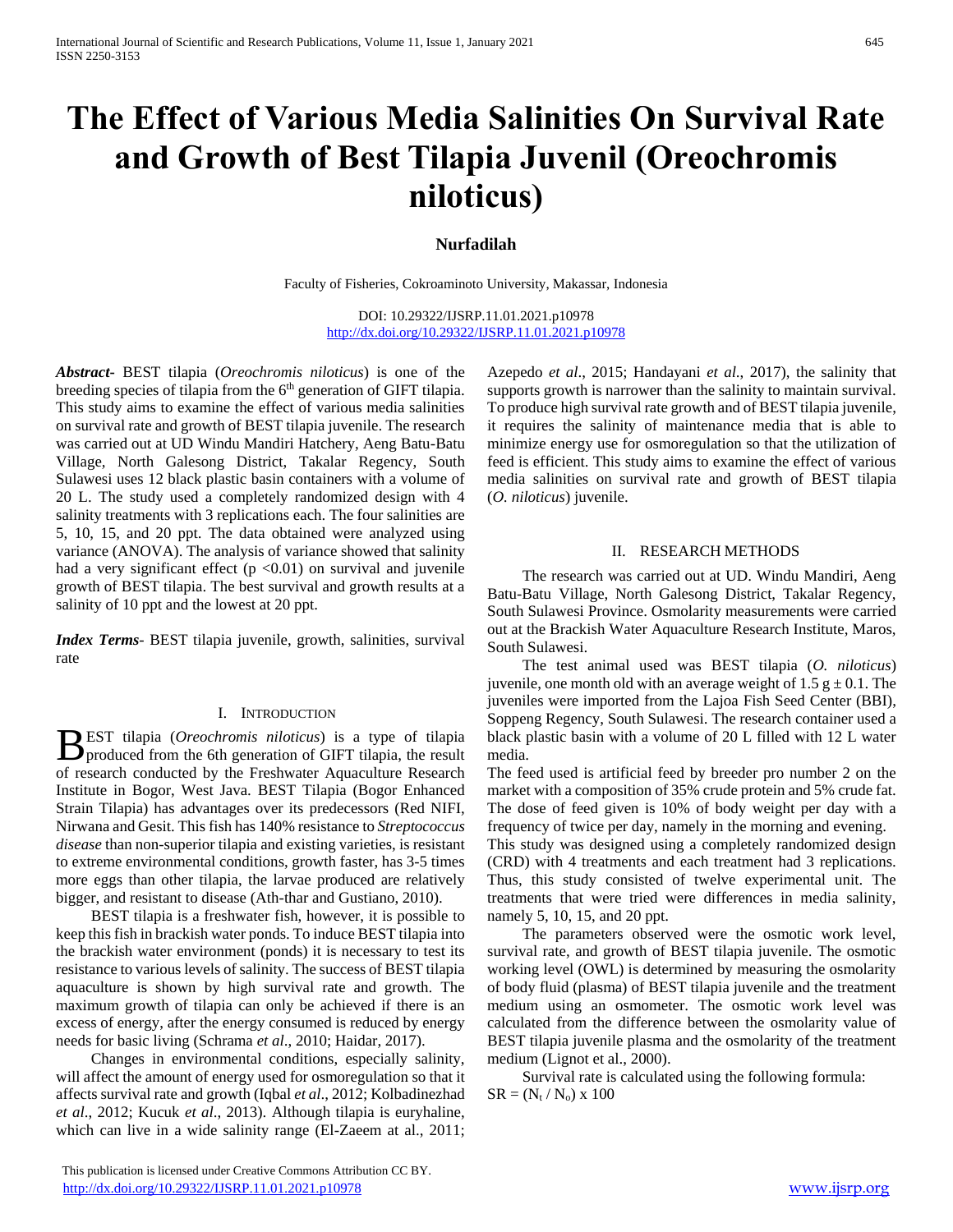where : SR is survival rate of BEST tilapia juvenile  $(\%)$ , N<sub>t</sub> is number of BEST tilapia living at the end of the study (tail), and  $N<sub>o</sub>$ is number of BEST tilapia at the beginning of the study (tail)

 The spesific growth rate is calculated using a formula  $SGR = 100 \text{ x } (\ln W_t - \ln W_o)/t$ 

Where: SGR is spesific growth rate (%/day),  $W_0$  is average weight of BEST tilapia at the beginning of the experiment  $(g)$ ,  $W_t$ is average weight of BEST tilapia at time t (g), and t is length of maintenance (days)

 As supporting data, during the research, several water quality parameters were measured, including temperature, pH, dissolved oxygen, and ammonia. Measurement of temperature, pH and dissolved oxygen were carried out twice a day, at 06.00 and 18.00. Ammonia levels were measured three times during the study, namely at the beginning, middle and end of the study.

 The data obtained were analyzed using analysis of variance (ANOVA). Data that had a real effect was followed by the W-Tukey further test. As a tool for statistical tests is the SPSS version 23.0 program package. The water quality data will be analyzed descriptively based on the viability of BEST tilapia juvenile life.

## III. RESULT AND DISCUSSION

## **Result**

## **Osmotic Work Level**

 The measurement results of media osmolarity, plasma osmolarity and osmotic work level of BEST tilapia juvenile are presented in Table 1.

## **Table 1. Average media osmolarity, plasma osmolarity, and osmotic work level rate of BEST tilapia juvenile at various salinities**

| Salinity | Media                          | Osmolaritas | Plasma                         | Osmolaritas | <b>Osmotic Work Level</b> |  |
|----------|--------------------------------|-------------|--------------------------------|-------------|---------------------------|--|
| (ppt)    | $(mOsm/L H_2O)$                |             | $(mOsm/L H_2O)$                |             | $(mOsm/L H_2O)$           |  |
|          | $143.92 \pm 0.01^{\circ}$      |             | $157.10 \pm 0.49^{\circ}$      |             | $13.18 \pm 0.49^{\circ}$  |  |
| 10       | $288,52 \pm 0.47^b$            |             | $302,87 \pm 0,60^{\rm b}$      |             | $14,68 \pm 0,60^{\circ}$  |  |
| 15       | $432.99 \pm 0.59$ <sup>c</sup> |             | $469.94 \pm 1.49^{\circ}$      |             | $37.28 \pm 1.49^b$        |  |
| 20       | $587,72 \pm 0.01$ <sup>d</sup> |             | $625,21 \pm 0,34$ <sup>d</sup> |             | $46,49 \pm 0,34^c$        |  |

Note: Different letters in the same column indicate that differences significant between treatments at the 5% level ( $p < 0.05$ )

 The results of the analysis of variance showed that the salinity of the media had a very significant effect ( $p < 0.01$ ) on the osmolarity of the media, plasma osmolarity, and the osmotic work rate of BEST tilapia juvenile. Media osmolarity, plasma osmolity, and osmotic work level increase with increasing media salinity.

#### **Survival Rate**

 The average survival rate of BEST tilapia juvenile reared at various salinities is presented in Table 2

## **Table 2. The average survival rate of BEST tilapia juvenile reared at various salinities**

Note: Different letters in the same column indicate that differences significant between treatments at the 5% level  $(p < 0.05)$ 

20  $81,11 \pm 10,71^b$ 

Media salinity had a very significant effect ( $p < 0.01$ ) on the juvenile survival of BEST tilapia. The highest survival rate of BEST tilapia juvenile was produced on media with salinity of 5 and 10 ppt and the lowest was at a salinity of 20 ppt.

#### **Daily Growth Rate**

 The average daily growth rate of BEST tilapia juvenile at various salinities is presented in Table 3.

| Salinity (ppt) | Survival Rate (%)             |
|----------------|-------------------------------|
|                | $96.67 \pm 3.33^{\circ}$      |
| 10             | $96.67 \pm 0.00^{\circ}$      |
|                | $95.56 \pm 1.93$ <sup>a</sup> |
|                |                               |

| Table 3. The average daily weight growth rate for BEST tilapia juvenile at  various salinities |  |  |  |  |
|------------------------------------------------------------------------------------------------|--|--|--|--|
|------------------------------------------------------------------------------------------------|--|--|--|--|

| Salinity (ppt) | Daily Growth Rate (%/day) |  |
|----------------|---------------------------|--|
|                | $10,30 \pm 2,41^{ab}$     |  |
| 10             | $14.93 \pm 1.45^{\circ}$  |  |
| 15             | $8.97 \pm 1.76^b$         |  |
| 20             | $7.37 \pm 1.12^b$         |  |

Note: Different letters in the same column indicate that differences significant between treatments at the 5% level ( $p < 0.05$ )

 The results of the analysis of variance showed that the salinity of the media had a very significant effect ( $p < 0.01$ ) on the growth rate of the daily specific weight of BEST tilapia juvenile.

The best daily specific weight growth rate was obtained at 10 ppt salinity media and the lowest at 20 ppt.

#### **Water Quality Parameters**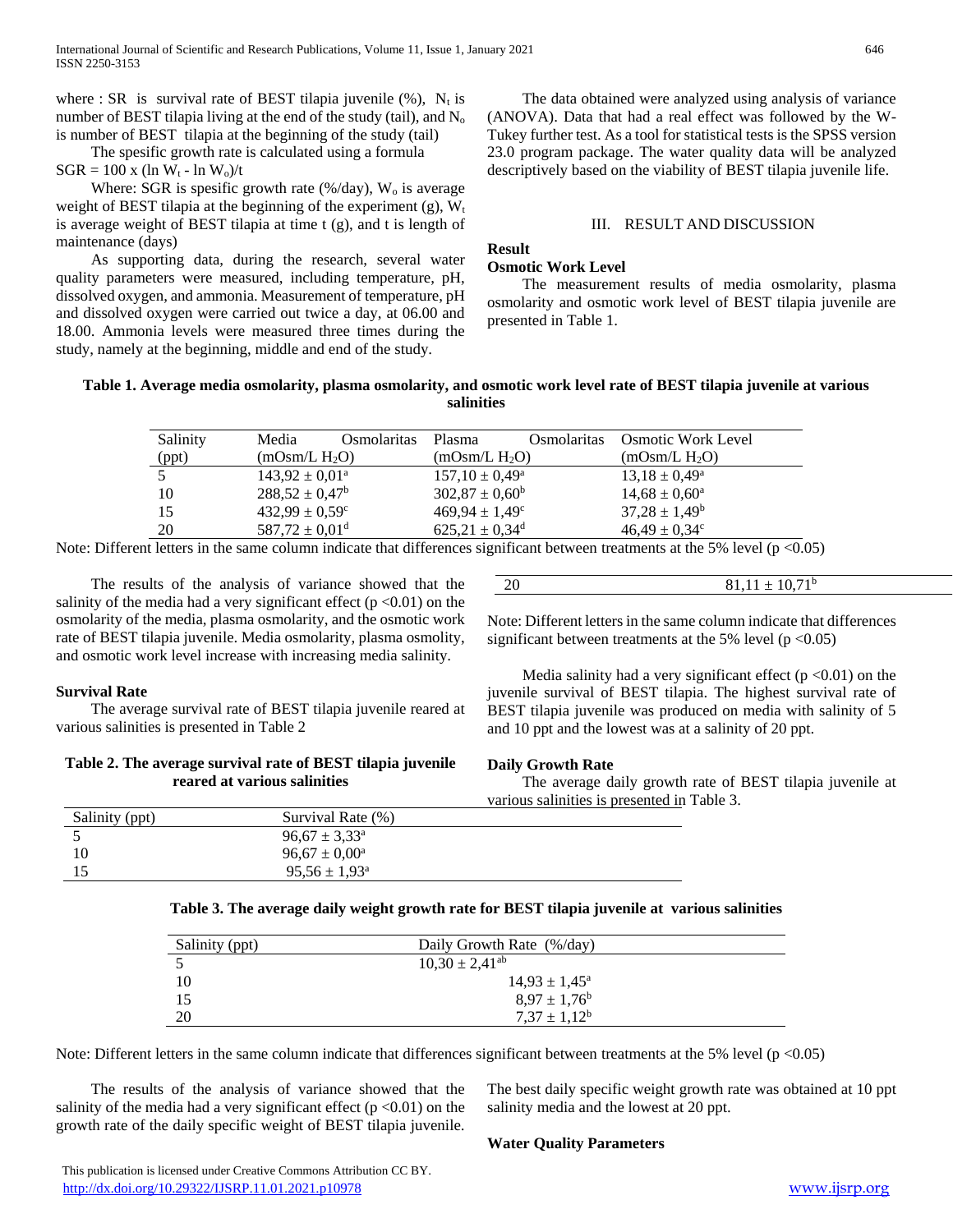During the research, several water quality parameters were measured in the research media. Water quality parameters measured include: temperature, pH, dissolved oxygen, and ammonia. The values for the range of these parameters are between 27-30oC, pH 7.0-7.7; dissolved oxygen 3.8–6.7 ppm, and ammonia 0.01-0.04 ppm.

## IV. DISCUSSION

 The level of osmotic action describes the activity of dissolved ions such as sodium  $(Na<sup>+</sup>)$ , potassium  $(K<sup>+</sup>)$ , calcium  $(Ca^{2+})$ , chloride (Cl<sup>-</sup>), sulfate (SO<sub>4</sub><sup>2</sup>) and bicarbonate (HCO<sub>3</sub><sup>-</sup>). The level of osmotic action is the difference between the osmolarity of the media and body fluids. The results of this study indicate that the higher the salinity of the media, the value of media osmolarity and osmolarity of BEST tilapia juvenile plasma also increased. The same thing was obtained by Hasbullah *et al.* (2018) on hybrid tilapia (*Oreochromis* sp.) Syakirin *et al*. (2018) on grouper fish. This increase is due to an increase in the concentration of dissolved ions (Kolbadinezhad *et al*., 2012; Shui *et al*., 2018). According to Harvey (1976) the main ions that determine the osmolarity are  $Na<sup>+</sup>$ and Cl- which contain 30.61% and 55.04% of the total watersoluble ions. The main ion sequences that determine the osmolarity of the media are: Cl<sup>-</sup>, Na<sup>+</sup>, Mg<sup>2+</sup>, Ca<sup>2+</sup> and K<sup>+</sup>, the order of the ionic levels is in accordance with the main ion composition that determines the salinity of sea water (Nybakken and Bertness, 2005.

 The osmotic properties of the media depend on all the ions dissolved in the media. The difference in osmolarity of media and plasma due to differences in salinity will determine the osmotic work level (osmotic load) of BEST tilapia juvenile and will subsequently affect the level of feed consumption. The subsequent effect will determine survival rate and juvenile growth of BEST tilapia. The level of osmotic work experienced by BEST tilapia is proportional to the difference in osmolarity between media and plasma. Based on Table 1, it can be seen that the highest osmolarity of BEST tilapia media and plasma is produced at a salinity of 20 ppt, while the lowest is at a salinity of 5 ppt. Likewise, the highest working level of juvenile BEST tilapia was produced at a salinity of 20 ppt while the lowest was at a salinity of 5 and 10 ppt. The high osmotic working level of BEST tilapia juvenile at salinity of 20 ppt shows the efforts made by the fish to adapt to environmental conditions, in this case the salinity of the maintenance media. In this condition, there is high energy use in facing less than ideal environmental conditions.

 The highest survival rate of BEST tilapia juvenile was produced in media with a salinies of 5 and 10 ppt and the lowest was at a salinity of 20 ppt. This illustrates that the 5-10 ppt salinity media maximally supports the survival of BEST tilapia juvenile fish. In media with salinity of 5-10 ppt BEST tilapia juvelile have a better ability to deal with osmotic stress so that the fish can survive to live. The survival rate of BEST tilapia juvenile obtained in this study ranged from 81.11 to 96.67%. Chowdhury *et al*. (2006) obtained a survival rate of tilapia of 97-100% at salinity of 8 ppt, while at a salinity of 15-25 ppt it was 57.5-65.0%.

 BEST tilapia juveniles reared on 20 ppt of media salinity face osmotic stress due to high osmotic work. This can be seen from the difference in the gradient between the osmolarity of the media and the plasma of BEST tilapia juvenile. Under these

 This publication is licensed under Creative Commons Attribution CC BY. <http://dx.doi.org/10.29322/IJSRP.11.01.2021.p10978> [www.ijsrp.org](http://ijsrp.org/)

conditions, it is suspected that BEST tilapia juveniles experience osmotic stress, resulting in high energy use. The low survival rate of BEST tilapia at a salinity of 20 ppt is a reflection of the loss of capacity of the fish in osmotic changes, changes in sodium or chloride concentration which are the main contributors to osmolarity in their environment.

 The juvenile survival of BEST tilapia produced provides an overview of the results of the interaction between the carryng capacity and the feed. The availability of adequate and quality feed and the carrying capacity of the environment, especially salinity, will make energy use more efficient so that it can sustain its life. According to Schmidt and Nielsen (1990), salinity is an important abiotic factor that affects the survival rate of aquatic organisms. Therefore, it is necessary to determine the salinity in accordance with the needs of the organism to support its survive.

 The daily specific weight growth rate was produced on 10 ppt salinity media and the lowest was at 20 ppt. At 10 ppt salinity medium, the osmotic work level experienced by BEST tilapia juveniles was low and the level of feed consumption and nutrient retention was the highest. The low osmotic work level of BEST tilapia juvenile causes low energy use for osmoregulation so that a portion of the energy is available for growth. According to Jobling (1994) growth can occur when the energy retained or stored energy is greater than the energy used for body activities. BEST tilapia juvenile obtains energy through the feed it consumes and uses it for various activities including for osmoregulation purposes. In addition, a low level of osmotic action on media with a salinity of 10 ppt will reduce the workload of the Na<sup>+</sup>-K + ATPase enzyme and the active transport of  $Na^+$  -K<sup>+</sup> and Cl<sup>-</sup>, as a result the energy (ATP) used for osmoregulation is reduced so that the energy portion is available for growth. Setiawati and Suprayudi (2003) obtained the highest growth rate of red tilapia at a salinity of 10-20 ppt of 2.57-2.74%/day.

 In media with a salinity of 20 ppt, the osmotic work rate of BEST tilapia juvenile fish is high so that the energy use for osmoregulation is high and the energy portion for growth is low. In this condition, BEST tilapia juvenile must perform osmotic work to maintain its internal environment. According to Guner et al. (2005) too high salinity can affect growth due to the effect of salinity which affects metabolism of changes in function in gill epithelial cells chloride cells and  $Na + K + -ATP$ ase activity. This effect absorbs energy that should be used for growth and is used as an energy source for changes in the metabolic process and causes the juvenile growth of BEST tilapia to be not optimal. In addition, the 20 ppt media is suspected to be less than ideal media for BEST tilapia juveniles. For salinity that is suitable for physiological conditions and the osmoregulation system, BEST tilapia juvenile can increase growth as seen at a salinity of 10 ppt.

The water quality of BEST tilapia juvenile rearing media during the research was still in a decent condition. According to Setyo (2006), the ideal temperature for tilapia maintenance ranges from 25-33 °C, pH 7.0–8.0, dissolved oxygen  $> 3$  ppm, and ammonia  $< 0.1$  ppm.

## V. CONCLUSION

 Based on the results of this study it can be concluded that a salinity of 5 to 10 ppt resulted in the highest survival rate, feed